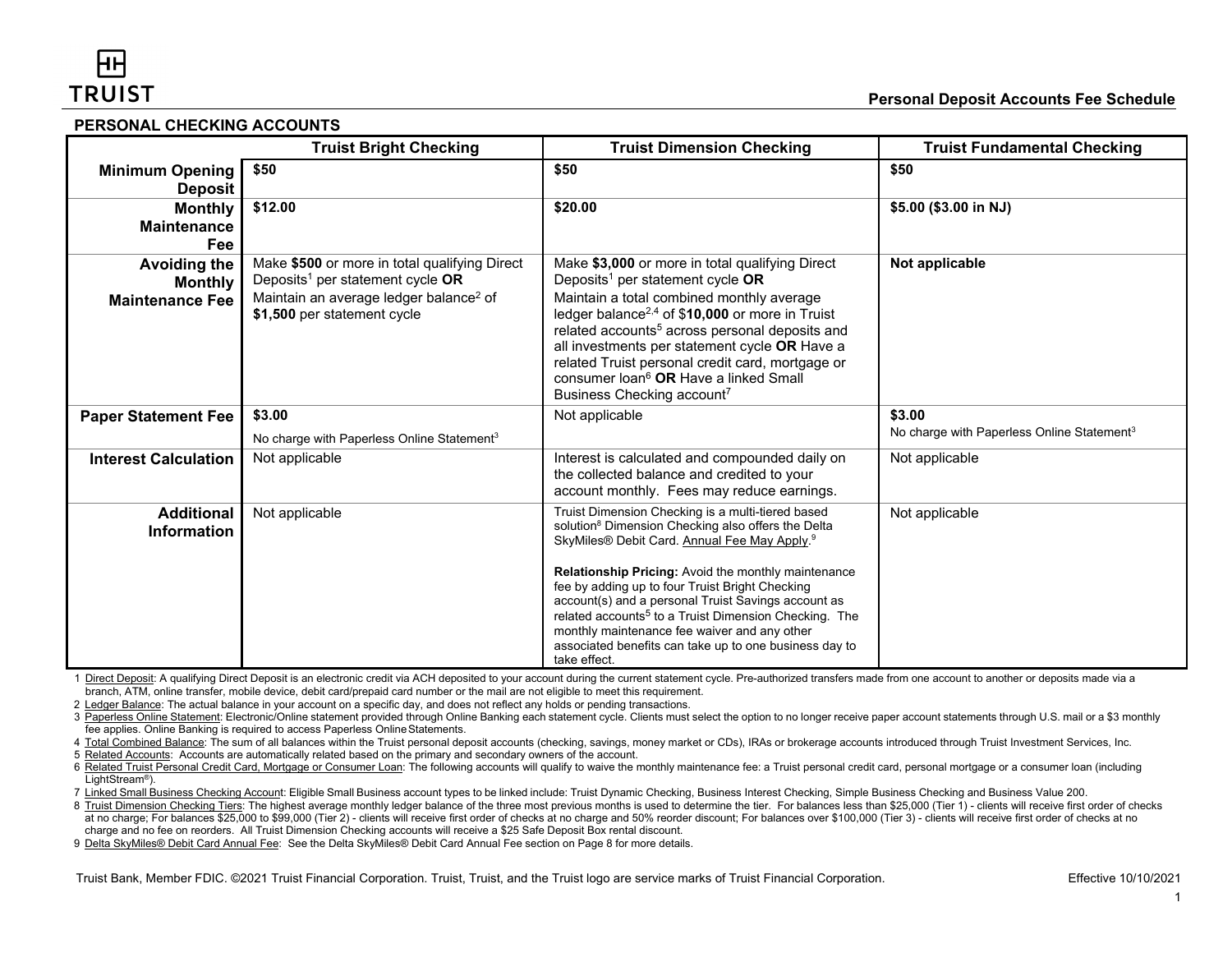#### **PERSONAL CHECKING ACCOUNTS (CONTINUED)**

|                                                       | <b>Truist Focus Checking</b>                                                                                                                                                                                                                                                                                                                                        | <b>Truist Student Checking</b>                                                                                                           |
|-------------------------------------------------------|---------------------------------------------------------------------------------------------------------------------------------------------------------------------------------------------------------------------------------------------------------------------------------------------------------------------------------------------------------------------|------------------------------------------------------------------------------------------------------------------------------------------|
| <b>Minimum Opening</b><br>Deposit                     | \$50                                                                                                                                                                                                                                                                                                                                                                | \$0                                                                                                                                      |
| <b>Monthly Maintenance</b><br><b>Fee</b>              | \$15.00                                                                                                                                                                                                                                                                                                                                                             | None                                                                                                                                     |
| <b>Avoiding the Monthly</b><br><b>Maintenance Fee</b> | Make \$750 or more in total qualifying Direct Deposits <sup>1</sup> per statement<br>cycle OR                                                                                                                                                                                                                                                                       | Client must be 23 years old or younger $6$                                                                                               |
|                                                       | Maintain an average ledger balance <sup>2</sup> of \$1,000 or more per<br>statement cycle OR                                                                                                                                                                                                                                                                        |                                                                                                                                          |
|                                                       | Maintain a total combined balance <sup>3</sup> of \$15,000 or more in Truist<br>related accounts <sup>4</sup> across personal deposits and all investments per<br>statement cycle OR                                                                                                                                                                                |                                                                                                                                          |
|                                                       | Have a related Truist personal mortgage of \$150,000+ aggregate<br>(original loan amount)                                                                                                                                                                                                                                                                           |                                                                                                                                          |
| <b>Paper Statement Fee</b>                            | Not applicable                                                                                                                                                                                                                                                                                                                                                      | \$3.00<br>No charge with Paperless Online Statement <sup>7</sup>                                                                         |
| <b>Additional</b><br><b>Information</b>               | Truist Focus Checking <sup>5</sup> is designed for Employees and/or associates<br>of companies that are engaged with Truist's Financial Wellness with<br>various ways to avoid a monthly maintenance fee.                                                                                                                                                           | Any individual is qualified as a student if they are currently attending<br>a high school, college/university or technical/trade school. |
|                                                       | Relationship Pricing: Avoid the monthly maintenance fee for one Truist<br>Bright Checking account and a personal Truist Savings account by<br>adding the account(s) as related accounts <sup>4</sup> to a Truist Focus Checking<br>account. The monthly maintenance fee waiver and any other associated<br>benefits can take up to one business day to take effect. |                                                                                                                                          |

1 Direct Deposit: A qualifying Direct Deposit is an electronic credit via ACH deposited to your account during the current statement cycle. Pre-authorized transfers made from one account to another or deposits made via a branch, ATM, online transfer, mobile device, debit card/prepaid card number or the mail are not eligible to meet this requirement.

2 Ledger Balance: The actual balance in your account on a specific day, and does not reflect any holds or pending transactions.

3 Total Combined Balance: The sum of all balances within Truist personal deposit accounts (checking, savings, money market or CDs), IRAs or brokerage accounts introduced through Truist Investment Services, Inc. and reflected on the last day of the statement cycle.

4 Related Accounts: Accounts are automatically related based on the primary and secondary owners of the account.

5 Truist Focus Checking: Clients will receive a 3x5 safe deposit box at no charge or a \$40 discount on a larger box (subject to availability). Clients will also receive the first order of exclusive design checks at no char receive a 50% discount on any other personal check design.

6 Student Checking: Upon 24<sup>th</sup> birthday or upon reaching the graduation date provided to the bank, whichever occurs later, the account will be converted to Truist Bright Checking or Truist Fundamental Checking based on a review of account activity and balances for the three-month period prior to conversion.

7 Paperless Online Statement: Electronic/Online statement provided through Online Banking each statement cycle. Clients must select the option to no longer receive paper account statements through U.S. mail or a \$3 monthly fee applies. Online Banking is required to access paperless onlinestatements.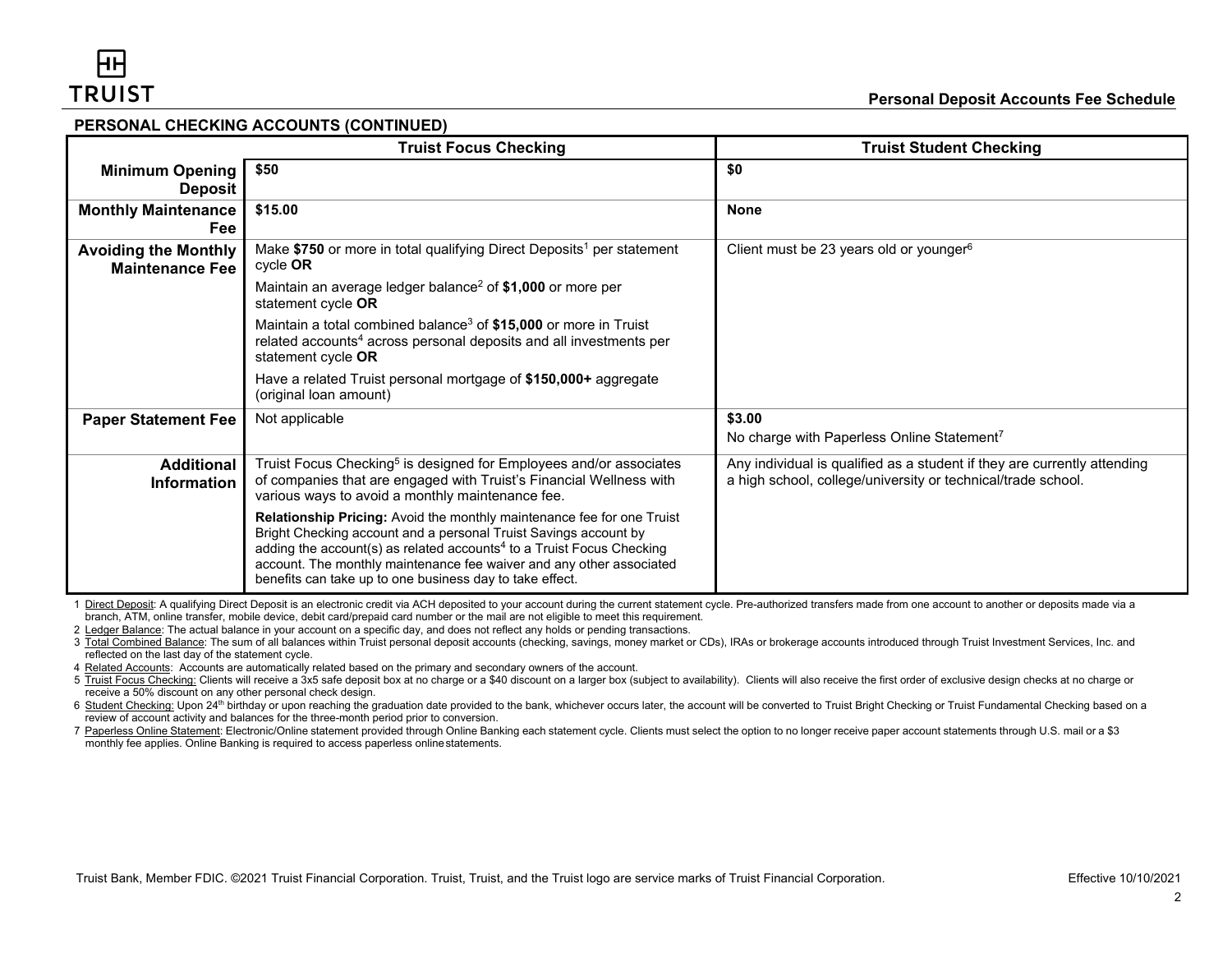#### **TRUIST WEALTH ACCOUNTS**

|                                                                                                                                                                                                                                                                                                                                                                                                                                                                                                                                                                                                                                                                                                                                                                                                                                                                                                                                                                                                                                                                                                                                                                                                                                                                                                                                                                                                                                                                                                                                                                                                                                                                                                                                                                                                                                                                                                                                                                                                                     | Truist Wealth Checking <sup>1</sup>                                                                                                                                                                                                                                                                                                                                                                                                                                                  | <b>Truist Asset Management Account (AMA)</b>                                                                                                                                                                                                                                                                                                                                  | <b>Truist Wealth Money Market Account</b>                                                                                                                                                                                                           |
|---------------------------------------------------------------------------------------------------------------------------------------------------------------------------------------------------------------------------------------------------------------------------------------------------------------------------------------------------------------------------------------------------------------------------------------------------------------------------------------------------------------------------------------------------------------------------------------------------------------------------------------------------------------------------------------------------------------------------------------------------------------------------------------------------------------------------------------------------------------------------------------------------------------------------------------------------------------------------------------------------------------------------------------------------------------------------------------------------------------------------------------------------------------------------------------------------------------------------------------------------------------------------------------------------------------------------------------------------------------------------------------------------------------------------------------------------------------------------------------------------------------------------------------------------------------------------------------------------------------------------------------------------------------------------------------------------------------------------------------------------------------------------------------------------------------------------------------------------------------------------------------------------------------------------------------------------------------------------------------------------------------------|--------------------------------------------------------------------------------------------------------------------------------------------------------------------------------------------------------------------------------------------------------------------------------------------------------------------------------------------------------------------------------------------------------------------------------------------------------------------------------------|-------------------------------------------------------------------------------------------------------------------------------------------------------------------------------------------------------------------------------------------------------------------------------------------------------------------------------------------------------------------------------|-----------------------------------------------------------------------------------------------------------------------------------------------------------------------------------------------------------------------------------------------------|
| <b>Minimum Opening</b><br><b>Deposit</b>                                                                                                                                                                                                                                                                                                                                                                                                                                                                                                                                                                                                                                                                                                                                                                                                                                                                                                                                                                                                                                                                                                                                                                                                                                                                                                                                                                                                                                                                                                                                                                                                                                                                                                                                                                                                                                                                                                                                                                            | \$100                                                                                                                                                                                                                                                                                                                                                                                                                                                                                | \$25,000 - Includes cash, check, securities<br>and/or Truist deposit account balances                                                                                                                                                                                                                                                                                         | \$25,000                                                                                                                                                                                                                                            |
| <b>Monthly Maintenance</b><br>Fee                                                                                                                                                                                                                                                                                                                                                                                                                                                                                                                                                                                                                                                                                                                                                                                                                                                                                                                                                                                                                                                                                                                                                                                                                                                                                                                                                                                                                                                                                                                                                                                                                                                                                                                                                                                                                                                                                                                                                                                   | \$50.00 (Annual Fee) - will be charged 3 months<br>after account opening and each year thereafter on<br>the service charge anniversary date                                                                                                                                                                                                                                                                                                                                          | \$30.00                                                                                                                                                                                                                                                                                                                                                                       | \$25.00                                                                                                                                                                                                                                             |
| <b>Avoiding the Monthly</b><br><b>Maintenance Fee</b>                                                                                                                                                                                                                                                                                                                                                                                                                                                                                                                                                                                                                                                                                                                                                                                                                                                                                                                                                                                                                                                                                                                                                                                                                                                                                                                                                                                                                                                                                                                                                                                                                                                                                                                                                                                                                                                                                                                                                               | Maintain a minimum daily ledger balance <sup>2</sup> of \$25,000<br>in your Truist Wealth Checking or your Truist Wealth<br>Money Market account OR \$100,000 or more in the<br>sum of all current balances from Truist related<br>accounts <sup>3</sup> across personal deposits, all investments <sup>4</sup> ,<br>Trust <sup>5</sup> , personal mortgage, consumer loan/lines<br>(excluding LightStream® loans), personal credit card<br>or Truist Ready Now Credit Line accounts | Maintain a total combined balance <sup>7</sup> of \$50,000 or<br>more in Truist related accounts <sup>3</sup> across personal<br>deposits and all investments <sup>4</sup> OR \$100,000 or<br>more in Truist related accounts across personal<br>deposits, all investments and/or consumer credit<br>card or loan/line balances (excludes mortgage<br>and LightStream® loans) | Maintain a minimum daily ledger balance <sup>2</sup> of<br>\$25,000 or more                                                                                                                                                                         |
| <b>Interest Calculation</b>                                                                                                                                                                                                                                                                                                                                                                                                                                                                                                                                                                                                                                                                                                                                                                                                                                                                                                                                                                                                                                                                                                                                                                                                                                                                                                                                                                                                                                                                                                                                                                                                                                                                                                                                                                                                                                                                                                                                                                                         | Interest is calculated and compounded daily on the collected balance and credited to your account monthly. Fees may reduce earnings.                                                                                                                                                                                                                                                                                                                                                 |                                                                                                                                                                                                                                                                                                                                                                               |                                                                                                                                                                                                                                                     |
| Withdrawal<br><b>Limit Fee</b>                                                                                                                                                                                                                                                                                                                                                                                                                                                                                                                                                                                                                                                                                                                                                                                                                                                                                                                                                                                                                                                                                                                                                                                                                                                                                                                                                                                                                                                                                                                                                                                                                                                                                                                                                                                                                                                                                                                                                                                      | Not applicable                                                                                                                                                                                                                                                                                                                                                                                                                                                                       | Not applicable                                                                                                                                                                                                                                                                                                                                                                | \$15 per withdrawal over six with a<br>maximum of six withdrawal limit fees per<br>statement cycle <sup>8</sup>                                                                                                                                     |
| <b>Additional Information</b>                                                                                                                                                                                                                                                                                                                                                                                                                                                                                                                                                                                                                                                                                                                                                                                                                                                                                                                                                                                                                                                                                                                                                                                                                                                                                                                                                                                                                                                                                                                                                                                                                                                                                                                                                                                                                                                                                                                                                                                       | Truist Wealth Checking is available to clients with<br>\$1,000,000 or more in all investments with Truist and<br>opened primarily by a Wealth advisor. Truist Wealth<br>Checking offers the Wealth Debit Card or Delta<br>SkyMiles <sup>®</sup> Debit Card (Annual Fee May Apply <sup>6</sup> ).<br>Choose any personal check design at no charge.                                                                                                                                   | Truist AMA combines the ease and convenience<br>of a checking account with the investment<br>opportunities of a full service brokerage account.<br>Truist AMA offers the AMA Debit or Delta<br>SkyMiles <sup>®</sup> Debit Card (Annual Fee May Apply <sup>6</sup> ).<br>Choose any personal check design at no charge.                                                       | Truist Wealth Money Market account is a<br>savings option available to clients with<br>\$1,000,000 or more in all investments with<br>Truist and opened primarily by a Wealth<br>advisor. Truist Wealth Money Market offers<br>checks at no charge. |
| Refer to your Truist Investment Services, Inc. Commission and Fee Schedule for commissions and fees that may apply.<br><b>Brokerage</b><br>Investment and Insurance Products: Are Not FDIC or Any Other Government Agency Insured . Are Not Bank Guaranteed . May Lose Value<br><b>Commission and Fee</b><br>Services offered by the following affiliates of Truist Financial Corporation: Banking products and services, including loans and deposit accounts, are provided by<br><b>Investment and</b><br>SunTrust Bank and Branch Banking and Trust Company, both now Truist Bank, Member FDIC. Trust and investment management services are provided by<br>SunTrust Bank and Branch Banking and Trust Company, both now Truist Bank, and SunTrust Delaware Trust Company. Securities, brokerage accounts and /or<br><b>Insurance Products</b><br>insurance (including annuities) are offered by Truist Investment Services, Inc. (d/b/a SunTrust Investment Services, Inc.), and P.J. Robb Variable Corp., which are<br>each SEC registered broker-dealers, members FINRA, SIPC, and a licensed insurance agency where applicable. Life insurance products are offered through<br>Truist Life Insurance Services, a division of Crump Life Insurance Services, Inc., AR license #100103477, a wholly owned subsidiary of Truist Insurance Holdings,<br>Inc. Investment advisory services are offered by Truist Advisory Services, Inc. (d/b/a SunTrust Advisory Services, Inc.), GFO Advisory Services, LLC, Sterling<br>Capital Management, and Precept Advisory Group, LLC, each SEC registered investment advisers. Sterling Capital Funds are advised by Sterling Capital<br>Management, LLC.<br>Truist Wealth Checking: If linked to an eligible Truist Investment Services, Inc. brokerage account, the Truist Asset Management Account pricing will apply. If the linked brokerage account relationship is removed, then the<br>account will revert back to the standard Truist Wealth Checking pricing. |                                                                                                                                                                                                                                                                                                                                                                                                                                                                                      |                                                                                                                                                                                                                                                                                                                                                                               |                                                                                                                                                                                                                                                     |
|                                                                                                                                                                                                                                                                                                                                                                                                                                                                                                                                                                                                                                                                                                                                                                                                                                                                                                                                                                                                                                                                                                                                                                                                                                                                                                                                                                                                                                                                                                                                                                                                                                                                                                                                                                                                                                                                                                                                                                                                                     | 2 Ledger Balance: The actual balance in your account on a specific day, and does not reflect any holds or pending transactions.<br>Delated Acoguitar, Acoguita are automotically related begad on the primary and coopedan; gumara of                                                                                                                                                                                                                                                |                                                                                                                                                                                                                                                                                                                                                                               |                                                                                                                                                                                                                                                     |

3 <u>Related Accounts</u>: Accounts are automatically related based on the primary and secondary owners of the account.<br>4 <u>Investments</u>: For Truist Wealth Checking and Truist AMA, investments include assets held in a traditiona

<sup>5</sup> Trust balances: Balances that are held in the Truist Trust Department or Truist Advisory Services, Inc., an SEC registered investment adviser, provides discretionary asset management services to the client in a fiduciary

<sup>6</sup> Delta SkyMiles® Debit Card Annual Fee: See the Delta SkyMiles® Debit Card Annual Fee section on Page 8 for more details.

<sup>7</sup> Total Combined Balance: The sum of all balances within the Truist personal deposit accounts (checking, savings, money market or CDs), IRAs or consumer brokerage accounts introduced through Truist Investment Services, Inc. and reflected on the last day of the statement cycle.

<sup>8</sup> Withdrawal Limit Fee: The withdrawal limit fee applies, regardless of the balance, to all withdrawals and transfers made from a Truist personal savings and/or money market account including those made at a branch, ATM, b through any electronic means.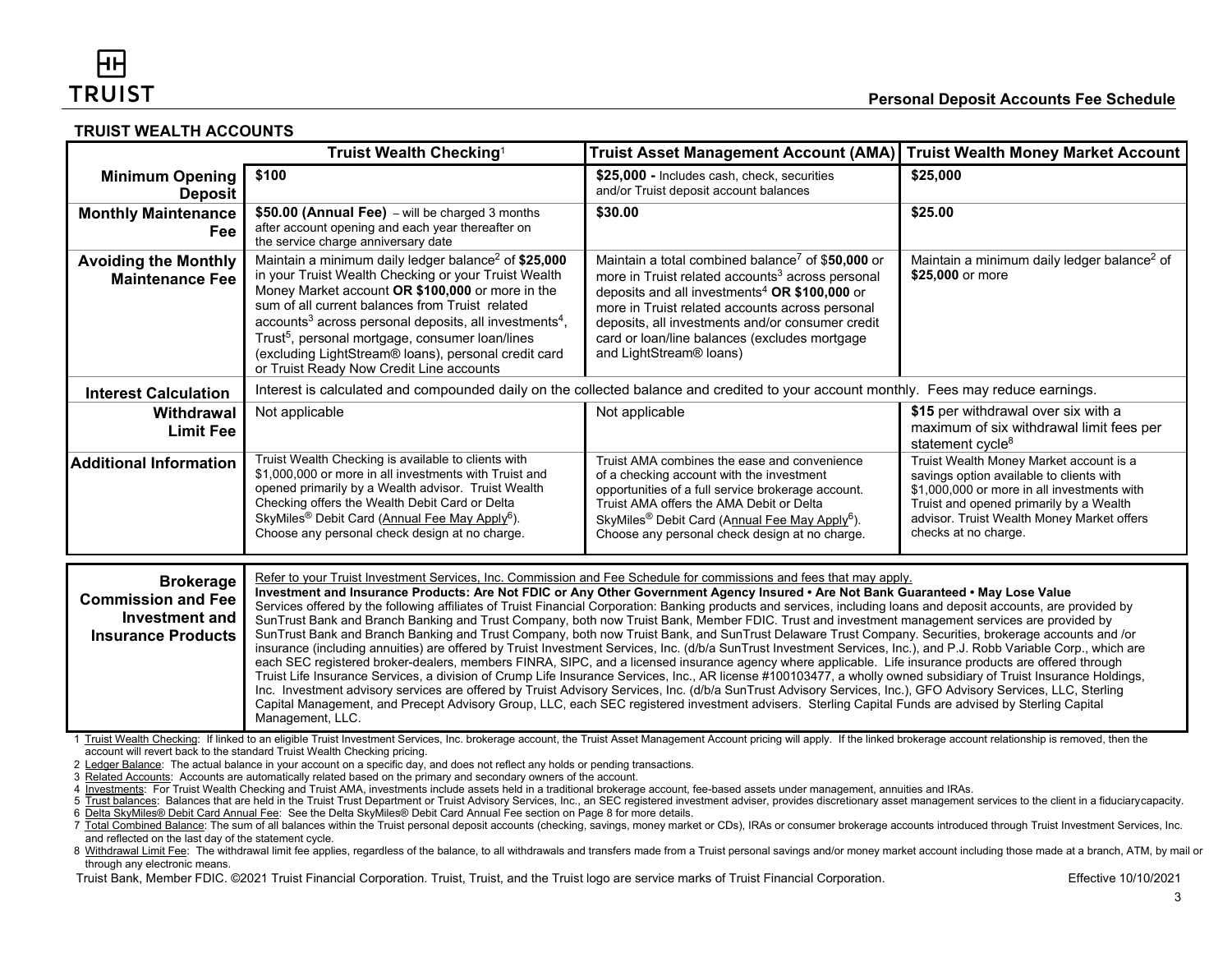# **PERSONAL SAVINGS ACCOUNTS and PERSONAL MONEY MARKET**

|                                                                                                                                                                                                                                                                                                                                                                                                                           | <b>Truist Online Savings</b>                                                                                                                                                                                                   | <b>Truist Savings</b>                                                                                                                                             | <b>Truist Money Market Account</b>                                              |
|---------------------------------------------------------------------------------------------------------------------------------------------------------------------------------------------------------------------------------------------------------------------------------------------------------------------------------------------------------------------------------------------------------------------------|--------------------------------------------------------------------------------------------------------------------------------------------------------------------------------------------------------------------------------|-------------------------------------------------------------------------------------------------------------------------------------------------------------------|---------------------------------------------------------------------------------|
| <b>Minimum</b><br><b>Opening Deposit</b>                                                                                                                                                                                                                                                                                                                                                                                  | \$0 <sup>1</sup>                                                                                                                                                                                                               | \$25                                                                                                                                                              | \$100                                                                           |
| <b>Monthly</b><br><b>Maintenance Fee</b>                                                                                                                                                                                                                                                                                                                                                                                  | <b>None</b>                                                                                                                                                                                                                    | \$5<br>(Waived for a minor under age 18) <sup>4</sup>                                                                                                             | \$12                                                                            |
| <b>Avoiding the Monthly</b><br><b>Maintenance Fee</b>                                                                                                                                                                                                                                                                                                                                                                     | Not applicable                                                                                                                                                                                                                 | Maintain a minimum daily ledger balance <sup>5</sup> of<br>\$300 OR                                                                                               | Maintain a minimum daily ledger balance <sup>5</sup> of<br>\$1.000 or more      |
|                                                                                                                                                                                                                                                                                                                                                                                                                           |                                                                                                                                                                                                                                | Schedule a monthly recurring preauthorized<br>internal transfer of \$25 or more OR                                                                                |                                                                                 |
|                                                                                                                                                                                                                                                                                                                                                                                                                           |                                                                                                                                                                                                                                | Have a related <sup>6</sup> Truist Wealth, Dimension,<br>Focus or Student Checking account (for one<br>Truist Savings account with no monthly<br>maintenance fee) |                                                                                 |
| <b>Paper Statement Fee</b>                                                                                                                                                                                                                                                                                                                                                                                                | \$3                                                                                                                                                                                                                            |                                                                                                                                                                   |                                                                                 |
|                                                                                                                                                                                                                                                                                                                                                                                                                           | No charge with Paperless Online Statement <sup>2</sup>                                                                                                                                                                         |                                                                                                                                                                   |                                                                                 |
| Withdrawal<br><b>Limit Fee</b>                                                                                                                                                                                                                                                                                                                                                                                            | \$5 per withdrawal over six with a maximum of six withdrawal limit fees per statement<br>\$15 per withdrawal over six with a maximum<br>of six withdrawal limit fees per statement<br>cycle <sup>3</sup><br>cycle <sup>3</sup> |                                                                                                                                                                   |                                                                                 |
| <b>Interest Calculation</b>                                                                                                                                                                                                                                                                                                                                                                                               | Interest is calculated and compounded daily on the collected balance and credited to your account monthly. Fees may reduce earnings.                                                                                           |                                                                                                                                                                   |                                                                                 |
| <b>Additional</b><br><b>Information</b>                                                                                                                                                                                                                                                                                                                                                                                   | Truist online savings is only<br>available to digital or online clients.                                                                                                                                                       |                                                                                                                                                                   | Truist Money Market Account is not intended<br>to be set up as a minor account. |
| Minimum Opening Deposit: Must maintain a balance of \$0.01 to avoid account closure and to obtain the required interest rate and Annual Percentage Yield (APY) as described in the APY Disclosure.<br>2 Paperless Online Statement: Electronic/Online statement provided through Online Banking each statement cycle. Clients must select the option to no longer receive paper account statements through U.S. mail or a |                                                                                                                                                                                                                                |                                                                                                                                                                   |                                                                                 |

\$3 monthly fee applies. Online Banking is required to access paperless online statements.

3 Withdrawal Limit Fee: The withdrawal limit fee applies, regardless of the balance, to all withdrawals and transfers made from a Truist personal savings and/or money market account including those made at a branch, ATM, by mail or through any electronic means.

4 Monthly Maintenance Fee: Waiver for an account holder under age 18 (minor) requires that the Minor is listed as the primary owner. The waiver is applied automatically at account opening and expires on the 18th birthdate of the minor. On the date when the minor turns the age of 18, they are subject to all applicable fees on the account if they are not meeting the minimum requirements of the account and could be assessed the \$5 monthly maintenance fee.

5 Ledger Balance: The actual balance in your account on a specific day, and does not reflect any holds or pending transactions.

6 Related Accounts: Accounts are automatically related based on the primary and secondary owners of the account.

# **SAFE DEPOSIT BOX**

| Late Fee     | 0.40<br>∪ו پ     |
|--------------|------------------|
| Lost Key Fee | \$25.00 per key  |
| Drill Fee    | \$150.00 per box |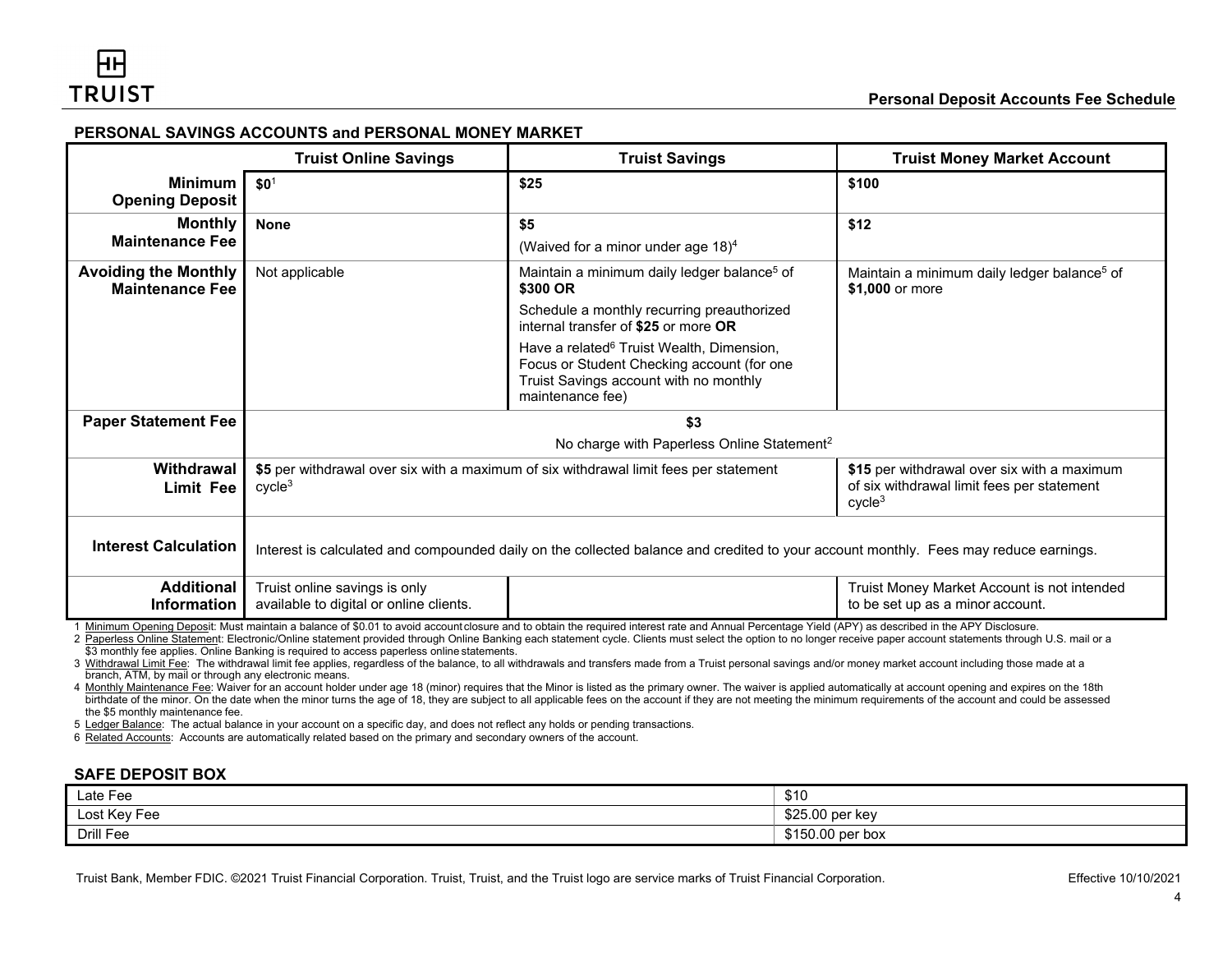# **MISCELLANEOUS SERVICES AND FEES**

# **DEPOSIT SERVICES**

| <b>Statement Fees</b>                             |                                                                      |  |
|---------------------------------------------------|----------------------------------------------------------------------|--|
| Paper Statement Fee                               | \$3.00 per statement cycle                                           |  |
| Check Images with Statement <sup>1</sup>          | \$4.00 per statement cycle (five (5) front and back images per page) |  |
| Enhanced Check Images with Statement <sup>1</sup> | \$5.00 per statement cycle (three (3) larger images per page)        |  |

| <b>Overdraft Fees</b>                                                                  |                  |  |  |
|----------------------------------------------------------------------------------------|------------------|--|--|
| Overdraft (OD)/Returned Item Fee <sup>2</sup>                                          | \$36.00 per item |  |  |
| Truist will limit total Overdraft and Returned Item Fees to six per day.               |                  |  |  |
| Truist will waive Overdraft/Returned Item Fees on transactions that are less than \$5. |                  |  |  |
| Negative Account Balance Fee $3$                                                       | \$36.00          |  |  |

| <b>Overdraft Protection</b>                                                                                                                                                                                                                                                                             |                                                |  |
|---------------------------------------------------------------------------------------------------------------------------------------------------------------------------------------------------------------------------------------------------------------------------------------------------------|------------------------------------------------|--|
| Overdraft Protection Transfer (maximum one fee charged per day per linked protected account)                                                                                                                                                                                                            | \$12.50 transfer fee (charged to the protected |  |
| • For all accounts linked to a checking, savings, money market account, credit card or line of credit, the amount transferred is the exact amount of<br>the overdraft plus the Overdraft Protection Transfer fee (based on balance availability).                                                       | account)                                       |  |
| For accounts linked to a line of credit or credit card, funds advanced for Overdraft Protection are subject to fees and finance charges under<br>your line of credit or credit card agreement, in addition to the Overdraft Protection Transfer fee. Please see your agreement for more<br>information. |                                                |  |
| Two Overdraft Protection Transfers at no charge for Truist Focus Checking per statement cycle and the fee is then discounted to \$9.00 (instead of<br>the \$12.50) per transfer during the same statement cycle.                                                                                        |                                                |  |
| Dimension Select (Tier 2) receives one no-fee overdraft transfer per statement cycle. Dimension Premier (Tier 3), Truist Wealth Checking and Truist<br>AMA receive unlimited no fee overdraft transfers.                                                                                                |                                                |  |

| <b>Other Account-Related Fees</b> |                      | <b>Returned Deposited Item / Cashed Item Fee</b> |                                         |
|-----------------------------------|----------------------|--------------------------------------------------|-----------------------------------------|
| Stop Payment Fee <sup>4</sup>     | \$35.00 each         | Domestic Item                                    | \$12.50 per item                        |
| Screen Print Statement Fee        | \$5.00 per statement | International Item                               | \$30.00 per item plus Foreign Bank Fees |

|                         | <b>Closed Account Processing</b> |                                    | <b>Special Mail Handling</b> |
|-------------------------|----------------------------------|------------------------------------|------------------------------|
| Charged-Off Account Fee | \$30.00                          | Hold Mail (branch pickup)          | \$5.00 per month             |
|                         |                                  | Returned Mail (Undeliverable mail) | \$5.00 per occurrence        |
|                         |                                  | International Mail                 | \$5.00 per month             |

1 Check Images and Enhanced Check Images with Statement: This fee will be waived for Truist Wealth Checking and Asset Management Accounts.

2 Overdraft (OD)/Returned Item Fee: This fee applies to overdrafts created by checks, in-person withdrawals, ATM withdrawals, or other electronic means. Truist Wealth Checking and Truist Wealth Money Market accounts are no charged. One Overdraft/Returned Item will be waived per month for Truist Asset Management Accounts.

3 Negative Account Balance Fee: This fee will be imposed onetime when your posted (ledger) account balance remains overdrawn for seven consecutive calendar days. Truist starts counting on the day your posted (ledger) balance becomes negative. If the 7th calendar day falls on any non-bank processing day, the fee will be charged on the next posting day. For clients that decline Overdraft Coverage, this fee can still be charged, but excludes ATM debit card transactions. Truist Wealth Checking and Truist Wealth Money Market accounts are not charged.

4 Stop Payment Fee: There is no Stop Payment Fee for Truist Wealth Checking accounts.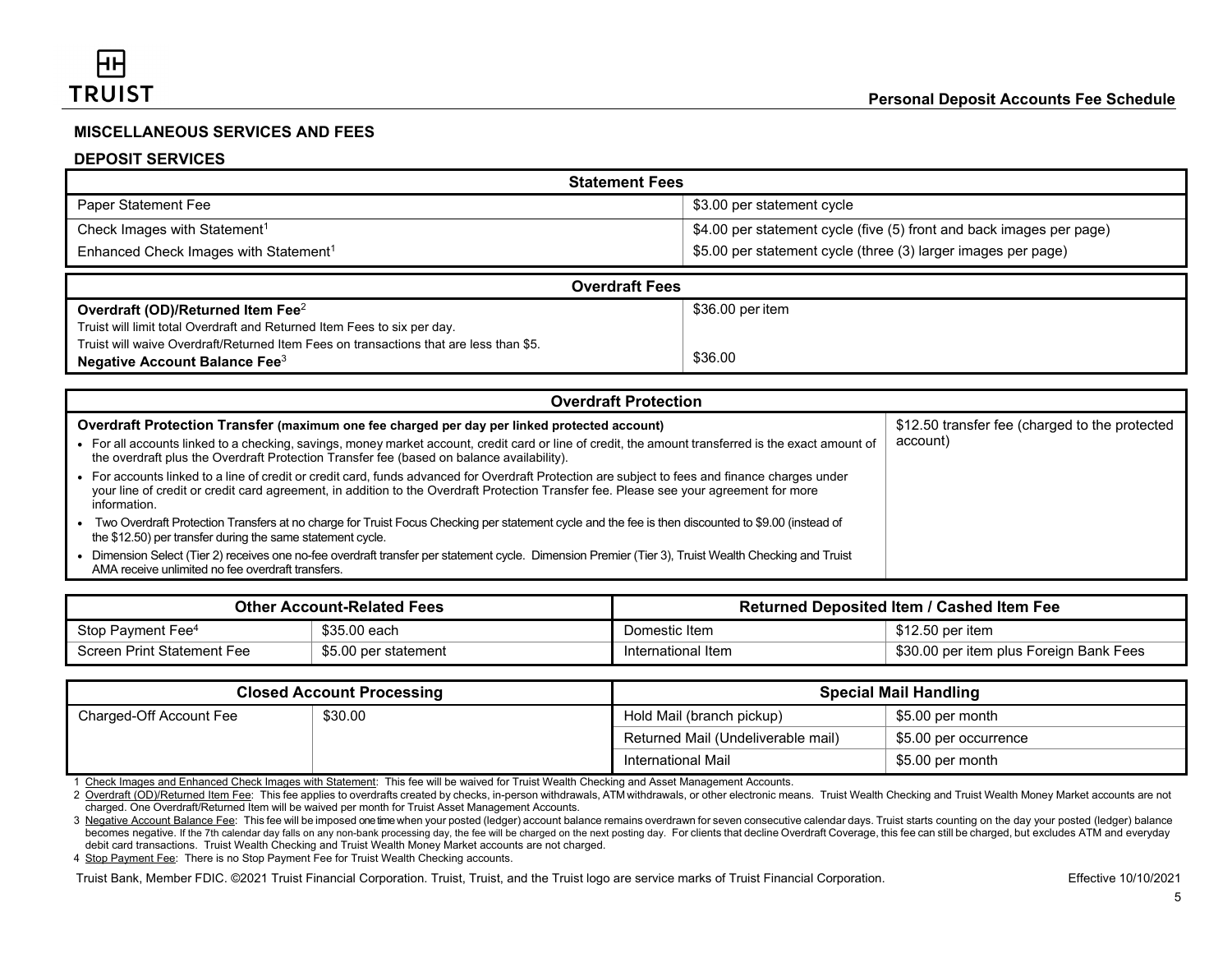# **MISCELLANEOUS SERVICES AND FEES**

#### **RESEARCH SERVICES**

| Photocopy                              |                  |  |
|----------------------------------------|------------------|--|
| Account Research Services <sup>1</sup> | \$25 per hour    |  |
| Duplicate Statement Fee <sup>2</sup>   | $$5.00$ per copy |  |
| Interim Statement <sup>2</sup>         | $$5.00$ per copy |  |
| Check Copy Fee <sup>2</sup>            | \$5.00 per copy  |  |

| <b>Bonds</b>             |                      |  |
|--------------------------|----------------------|--|
| Returned Bond / Coupons  | \$35.00 per envelope |  |
| <b>Bond Redemption</b>   | \$20.00              |  |
| <b>Coupon Collection</b> | \$10.00              |  |

| <b>Domestic Collections</b>       |                                           |  |
|-----------------------------------|-------------------------------------------|--|
| Outgoing Collections <sup>3</sup> | \$25.00                                   |  |
| Check Collection <sup>4</sup>     | \$25.00                                   |  |
| Returned Item                     | \$22.00 per item plus \$25.00 courier fee |  |

| <b>International Collections</b> |                                         |  |
|----------------------------------|-----------------------------------------|--|
| Foreign Check Collection         | \$75.00 per item plus Foreign Bank Fees |  |
| Foreign Check Returned Item      | \$30.00 per item plus Foreign Bank Fees |  |
| Tracers/Telex Inquiries          | \$20.00 per inquiry                     |  |

#### **Verification**

Account Verification Fees<sup>1</sup> by the standard processing and a standard processing and a standard processing and a standard processing

1 No charge for Account Research Services and Account Verification for Truist Wealth Checking accounts.

2 Fee is charged for each statement or copy of individual items requested such as a check or deposit slip. No charge for Truist Dimension Checking, Truist Wealth or Truist Wealth Money Market accounts.

3 Outgoing Collections: There is no charge on bonds, oil and gas leases or dealer drafts.

4 Check collection items are charged the \$25 courier fee when the bank is required to mail via FedEx, or the item exceeds \$100,000.

# **TRUIST MONEY SERVICES**

#### **Loose Coin Deposit Fees**

In select regions and branches, Truist offers coin counting machines. The fee for this service is 5 – 10% of the total based on the region/branch.

#### **Check Cashing**

Truist will assess an \$8 fee (\$0 for NJ) for cashing a Truist check for any non-Truist client or Truist client without a checking, savings or money market account. This fee will not be assessed if the face value of the check is \$50 or less. Truist Premier Banking and Truist Wealth clients are excluded from this fee. Truist will not cash non-Truist checks from nonclients unless the check is on check cashing agreement list.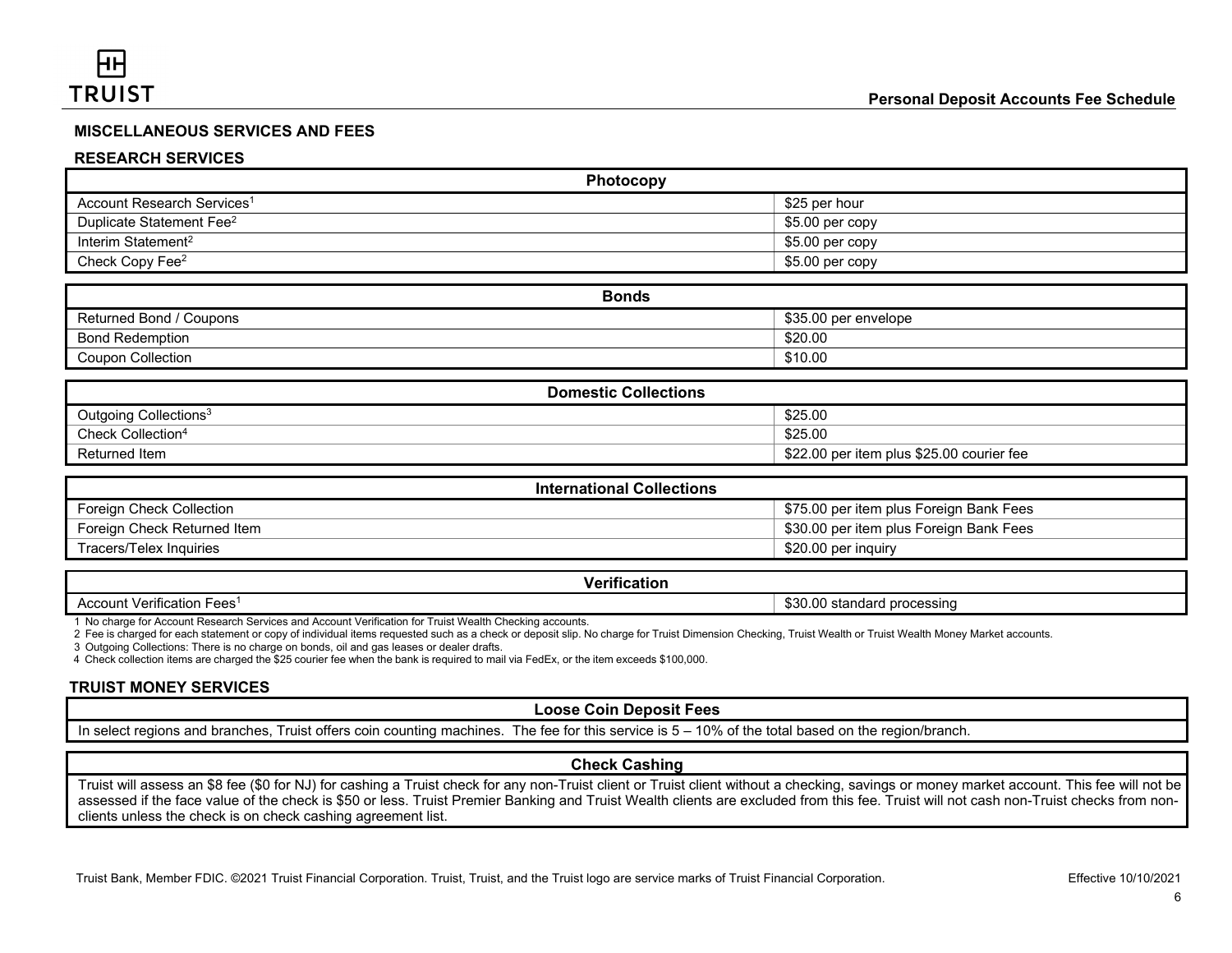# **MISCELLANEOUS SERVICES AND FEES**

#### **WIRE TRANSFER SERVICES**

| <b>Incoming/Outgoing</b>               |                      |
|----------------------------------------|----------------------|
| Incoming Domestic <sup>1</sup>         | \$15.00 per transfer |
| Incoming International <sup>1, 2</sup> | \$20.00 per transfer |
| Outgoing Domestic <sup>3</sup>         | \$30.00 per transfer |
| Outgoing International <sup>3</sup>    | \$65.00 per transfer |
| <b>Funds Transfer</b>                  | \$5.00 per transfer  |

| <b>Wire Transfer Notification</b> |         |
|-----------------------------------|---------|
| Mail (Hard copy confirmation)     | \$7.00  |
| Wire Repair                       | \$10.00 |
| Wire Investigations               | \$25.00 |

1 Incoming Domestic and International Wires: No fee for incoming domestic and incoming international wires for Truist Wealth Checking, Truist Wealth Money Market Account, Truist Asset Management Account and Truist Dimension Checking accounts; one fee waiver for Truist Student Checking for incoming domestic or international wires per calendar month. However, intermediary financial institutions may deduct fees from incoming international wires, reducing the amount of proceeds credited to your account. Fees may vary. For more information about these fees, please contact us at 844.487.8478.

2 Incoming International Wires: Intermediary financial institutions may deduct additional fees from incoming international wires, reducing the amount of proceeds credited to your account. Fees may vary. For more informatio about these fees, please contact us at 844-487-8478.

3 Outgoing Domestic and International Wires: No fee for outgoing domestic and outgoing international wires for Truist Wealth Checking and Truist Wealth Money Market accounts.

Note: If transactions are in a currency other than U.S. dollars, the exchange rate for the transaction currency used by Truist for processing such foreign transactions is either (a) a rate selected by Truist from the range available in wholesale currency markets for the applicable transaction processing date, which may vary from the rate Truist itself receives or (b) the government mandated rate in effect for the applicable transaction proce date, increased by up to three percent (3%). If a credit is subsequently given for a transaction, it will be decreased by up to three percent (3%). If the credit has a different transaction processing date, then the exchan the credit can be greater/less than that of the original transaction. The currency conversion rate on the day before the transaction processing date may differ from the rate in effect at the time of the transaction or on t transaction is posted on the account. The converted amount shall be provided in U.S. dollars for deposit in your Truist account.

# **MISCELLANEOUS SERVICES**

| Official Check <sup>4</sup>                                 | \$10.00 per item                                                                    |
|-------------------------------------------------------------|-------------------------------------------------------------------------------------|
| Money Order <sup>4</sup>                                    | \$5.00 per item                                                                     |
| International Bank Draft                                    | \$30.00 per item                                                                    |
| Temporary Checks (for select branches)                      | \$4.00 for four checks (a minimum of four checks is required)                       |
| Legal Process (IRS levy, state levy or writ of garnishment) | \$125.00 per notice (or maximum amount allowed under the<br>law, whichever is less) |

4 Official checks and Money Order: There is no charge for Truist Focus. Truist Dimension. Truist Wealth Checking Accounts and Health Sayings Accounts. Truist Asset Management accounts are entitled to a one no-fee official or money order per month.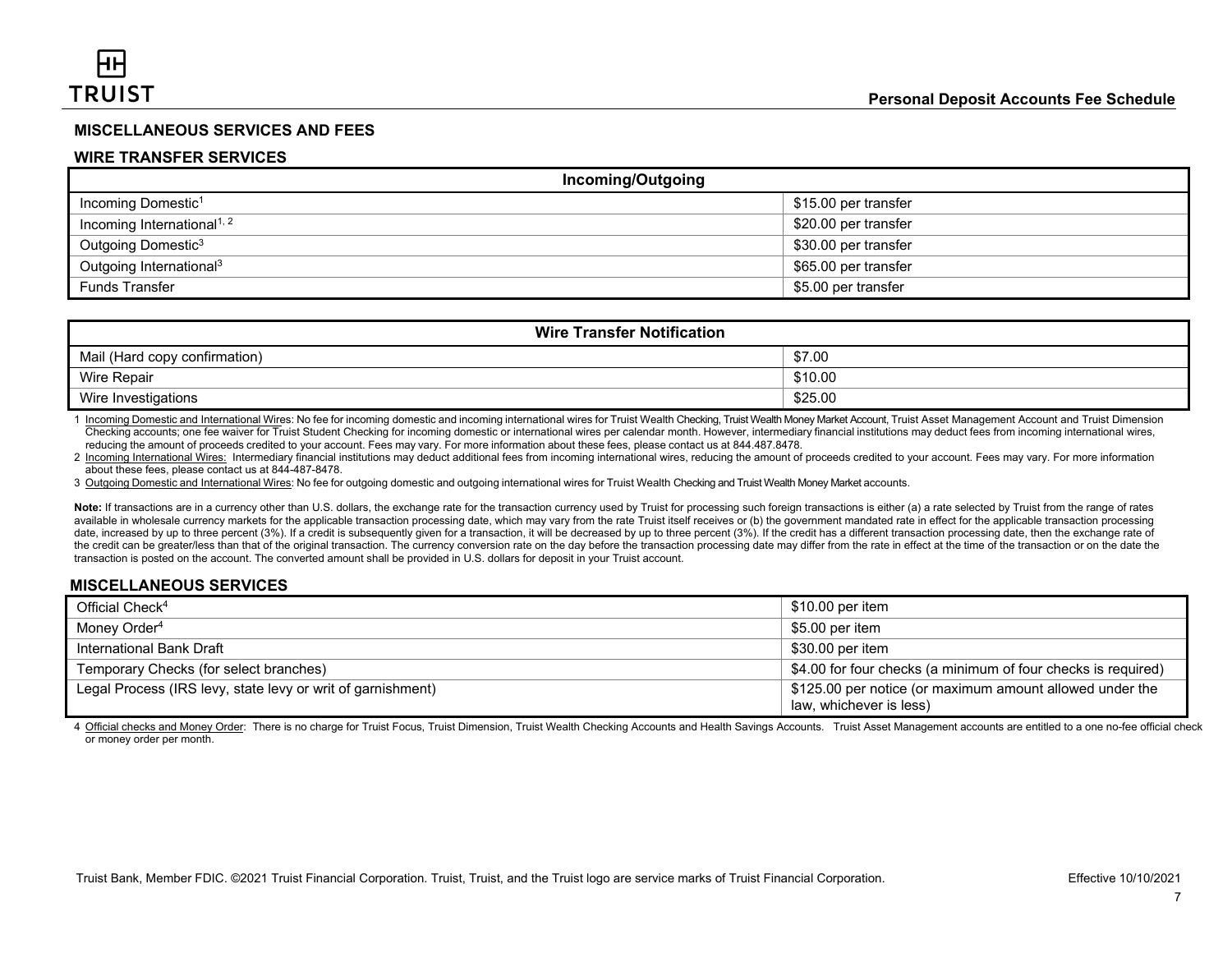# **ELECTRONIC BANKING SERVICES**

#### **TRUIST DEBIT CARD AND AUTOMATED TELLER MACHINES (ATM) FEES**

| 'Withc<br>∵rransfer<br>drawal.<br>n o c<br>ınau<br>m<br>ີາເພ | $\sim$ $-$<br>No fee<br>when using a<br>Truist ATM                                                                                                                                                                                                    |
|--------------------------------------------------------------|-------------------------------------------------------------------------------------------------------------------------------------------------------------------------------------------------------------------------------------------------------|
| Replacement<br>Card<br>Rush<br>0⊿ - ا<br>- 66                | ጠግቦ<br>J that<br>ılar Mail<br>there<br>rushed)<br>sent<br>replad<br>cannot be<br>ı Reauls<br>$\sim$ . The set of $\sim$<br>$\sim$<br>$\mathbf{u}$<br>empora<br>$\sim$<br>s no<br>ыны<br>n cu<br>-<br>van<br>$\overline{\phantom{a}}$<br>ພບບ<br>.<br>╵ |

#### **TRUIST DEBIT CARDS AND AUTOMATED TELLER MACHINES (ATM) ADDITIONAL INFORMATION**

|                                               | $ATM$ Card <sup>2</sup> | Debit <sup>3</sup>                    | Dimension/Focus Debit <sup>6</sup>    | Wealth / AMA Debit $8$        | Delta SkyMiles <sup>®</sup> Debit Card <sup>9</sup> |
|-----------------------------------------------|-------------------------|---------------------------------------|---------------------------------------|-------------------------------|-----------------------------------------------------|
| Non-Truist ATM Fee <sup>1</sup>               | \$3.00 per transaction  | \$3.00 per transaction <sup>4,5</sup> | \$3.00 per transaction <sup>5,7</sup> | No Fee                        | \$3.00 per transaction <sup>10</sup>                |
| Non-Truist International ATM Fee <sup>1</sup> | \$5.00 per transaction  | \$5.00 per transaction                | \$5.00 per transaction                | No Fee                        | \$5.00 per transaction <sup>10</sup>                |
| International Point of Sale (POS),            | 3% POS and 3% ATM       | 3% POS and 3% ATM                     | 3% POS and 3% ATM                     | 3% POS and 3% ATM for         | 3% POS and 3% ATM                                   |
| ATM and Cash Advance; International           |                         |                                       |                                       | AMA; No Fee for Truist Wealth |                                                     |
| Service Assessment Fee <sup>1</sup>           |                         |                                       |                                       |                               |                                                     |
| Daily Withdrawal Limit                        | \$500                   | \$500                                 | \$1.500                               | \$2.000 for Truist AMA        | \$2.500                                             |
|                                               |                         |                                       |                                       | \$3,000 Truist Wealth         |                                                     |
| Daily Point of Sale Limit                     | \$3.000                 | \$3,000                               | \$6,000 for Truist Focus              | \$10,000 Truist AMA           | \$35,000                                            |
|                                               |                         |                                       | \$10,000 for Truist Dimension         | \$25,000 for Truist Wealth    |                                                     |

Note: 1.) Truist reserves the right (either directly or through processors) to provide new debit card numbers (issued due to replacement/lost/stolen/natural expiration) to merchants you have authorized to utilize your curr account for recurring transactions. 2.) Temporary Debit Cards are issued at the branch with the same limits and waivers as the permanent Debit Card.

1 The non-Truist ATM transaction fee is charged per withdrawal, balance inquiry or transfer when using a non-Truist ATM.

- 2 These limits apply to an ATM card added to any personal savings account. An ATM card may also be added, upon request, to a personal checking account and in lieu of a debit card, and then follows the applicable DDA limits.
- 3 The Truist Debit card can be added to the following accounts: Truist Fundamental Checking, Truist Bright Checking and Truist Student Checking.
- 4 All Student accounts receive 2 non-Truist ATM fee waivers per statement cycle.
- 5 All personal DDA and SAV accounts in Texas receive 2 non-Truist ATM fee waivers per statement cycle and 2 ATM surcharge rebates not to exceed \$3.00 per rebate.
- 6 The Truist Debit Card can be added to the Truist Focus and the Dimension Checking accounts.
- 7 Waivers for non-Truist ATM Fees are Truist Focus: 4 non-Truist ATM fees and Truist Dimension: For balances less than \$25,000 (Tier 1) 1 non-Truist ATM fee waiver and 1 surcharge rebate; For balances \$25,000 to \$99,000 (Tier 2) – 3 non-Truist ATM fee waivers and 3 surcharge rebates; For balances over \$100,000 (Tier 3) – Unlimited non-Truist ATM fee waivers and surcharge rebates per statement cycle and all not to exceed \$3.00 per surcharge rebate
- 8 Wealth/AMA Debit Card can be added to the Truist Wealth or Truist AMA Checking accounts to receive unlimited no fee non-Truist fee waivers and surcharge rebates. There is no \$3.00 cap on the surcharge rebates.
- 9 Delta SkyMiles® Debit Card can be added to Truist Dimension, Truist Wealth Checking and Truist AMA accounts.
- 10 Waivers for Delta SkyMiles® Debit Card per account type are: Truist Dimension For balances less than \$25,000 (Tier 1) 1 waiver, for balances \$25,000 to \$99,000 (Tier 2) 3 waivers, for balances over \$100,000 (Tier 3) – Unlimited waivers per statement cycle and not to exceed \$3.00 per waiver. No fee for Truist Wealth Checking and Wealth Money Market accounts.

Note: If the card (including ATM and debit cards) is used for transactions in a currency other than U.S. dollars, the exchange rate between the transaction currency and the billing currency used by VISA® for processing suc foreign transactions is either (a) a rate selected by VISA® from the range of rates available in wholesale currency markets for the applicable transaction processing date, which rate may vary from the rate VISA® itself receives or (b) the government mandated rate in effect for the applicable transaction processing date, increased by up to three percent (3%). If a credit is subsequently given for a transaction, it will be decreased by up three percent (3%). If the credit has a different transaction processing date, then the exchange rate of the credit can be greater/less than that of the original transaction. The currency conversion rate on the day before transaction processing date may differ from the rate in effect at the time of the transaction or on the date the transaction is posted on the account. Wealth Checking accounts are exempt from the 3% fee. AMA Checking accounts are subject to the 3% fee. The converted amount shall be provided in U.S. dollars. Plus and Interlink are VISA® network brands and transactions processed on these networks are also subject to rates detailed above.

# **DELTA SKYMILES**® **DEBIT CARD ANNUAL FEE**

The Delta SkyMiles® Debit Card annual fee is charged 45 days after the open date of the card. For Truist Dimension Checking accounts, the initial annual fee will be based on the sum of highest monthly average ledger balance of your combined eligible Truist consumer deposit balances on that date. Eligible Truist consumer deposit balances include all checking, savings, Certificate of Deposit, Individual Retirement Account and/or all consumer investments through Truist Investment Services, Inc. titled in the owner or the co-owners name. Thereafter, for Truist Dimension and Signature Advantage Checking (no longer offered), we will use the highest average monthly ledger balance of the 3 most previous months to determine your annual fee. Annual fee tiers are defined as follows: a) highest 3-month average ledger balance of less than \$25,000 is charged an annual fee of \$95 b) highest 3-month average ledger balance of \$25,000 and less than \$100,000 is charged an annual fee of \$75 and c) highest 3-month average ledger balance of \$100,000 or more is charged an annual fee of \$25. Annual fee will be calculated at the end of the month prior to the annual fee being charged. For Truist Wealth and Truist Asset Management Checking account clients, the annual fee will be discounted to \$0. For Delta SkyMiles® cards opened before July 15, 2015 and not associated with a Truist Dimension Checking or Signature Advantage Checking Account, the annual fee is \$95. For clients whose relationship segment changes, the annual fee will be adjusted upon the next annual fee billing date. For more details, please see the Delta SkyMiles® Terms and Conditions.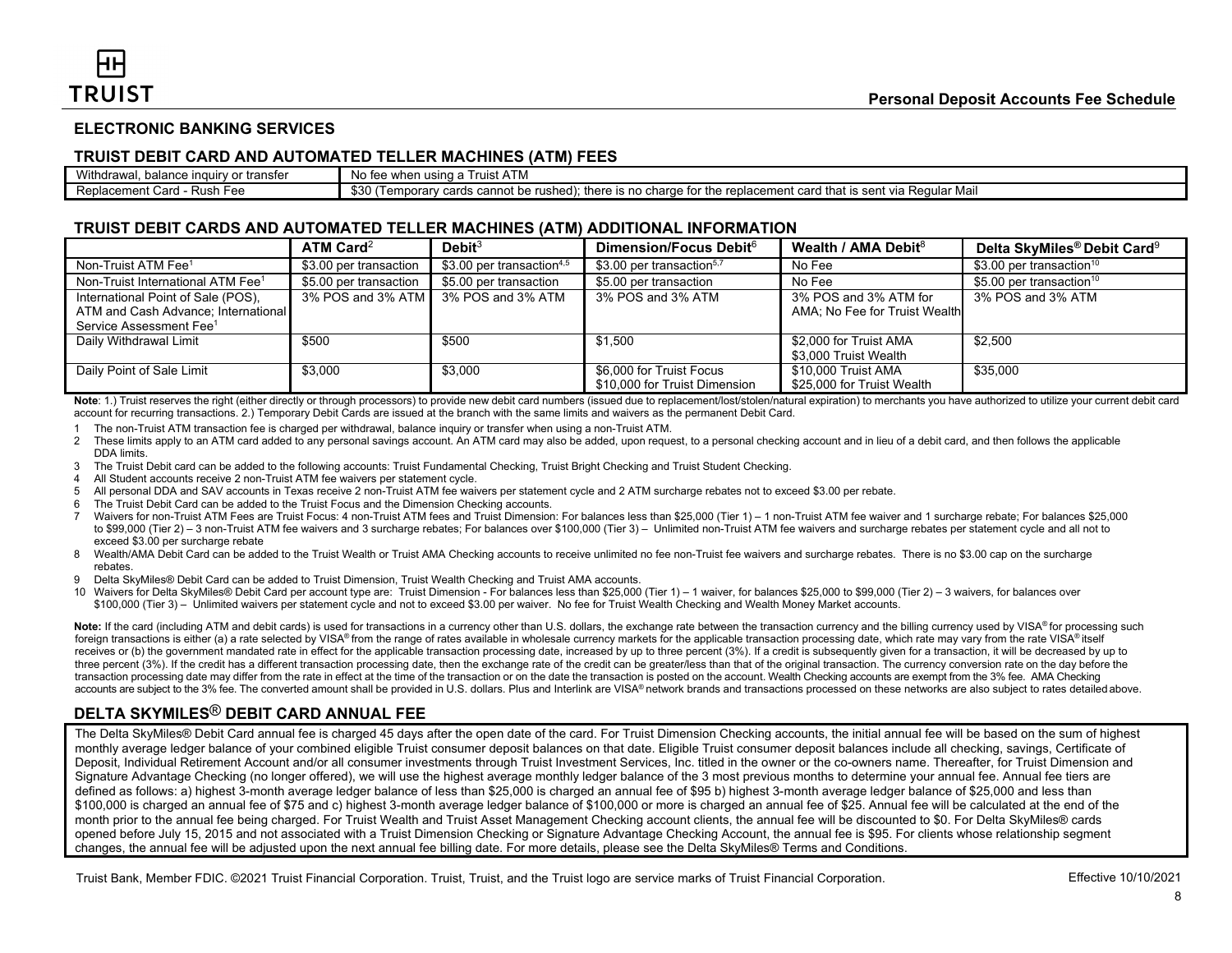# **ELECTRONIC BANKING SERVICES**

# **ONLINE BANKING AND QUICKEN**

| <b>Online Banking with Bill Pay</b>                                   |           |  |
|-----------------------------------------------------------------------|-----------|--|
| Online Banking                                                        | No charge |  |
| Bill Pay (Standard)                                                   | No charge |  |
| Expedited Bill Pay – Same Day Bill Pay (available for select clients) | \$4.95    |  |
| Expedited Bill Pay – Overnight Check (available for select clients)   | \$14.95   |  |

| <b>Online External Transfers</b> <sup>1</sup>                                   |                     |  |
|---------------------------------------------------------------------------------|---------------------|--|
| Transfer from your accounts at other financial institutions                     | No charge           |  |
| Standard transfer to your accounts at other financial institutions <sup>2</sup> | \$3.00 per transfer |  |
| Next day transfer to your accounts at other financial institutions              | \$6.00 per transfer |  |

| Online Zelle <sup>®</sup> (Person to Person) Transfers <sup>3</sup> |           |  |
|---------------------------------------------------------------------|-----------|--|
| Send (Money Transfer to Other People)                               | No charge |  |
| Request (Money Request Sent to Other People)                        | No charge |  |
| Stop Payment Fee for Zelle <sup>®</sup> Transfers <sup>4</sup>      | No charge |  |

| Quicken                                                                                           |                  |
|---------------------------------------------------------------------------------------------------|------------------|
| Quicken <sup>®</sup><br>′ - Personal accounts <sup>5</sup>                                        | \$7.95 per month |
| Quicken <sup>®</sup> – Combination (used for clients that combine Business and Personal accounts) | \$9.95 per month |

1 No fee for transfers to external accounts for Truist Wealth Checking clients.

2 No fee for up to three Standard transfers to external accounts per calendar month for Truist Dimension Checking.

3 Must have a bank account in the U.S. to use Zelle®. Transactions typically occur in minutes between enrolled users. If a recipient is not enrolled with Zelle®, it could take one to three business days to receive the mone enrollment is completed. To receive money in minutes, the recipient's email address or U.S. mobile number must already be enrolled with Zelle®. The minimum payment required is \$1. Other limitations may apply.

4 Money transfer transactions that are in process cannot be cancelled or stopped. However, if a recipient is not yet enrolled with Zelle*®* you may have the opportunity to stop the transaction.

5 No fee Quicken® access for Wealth Checking and Truist AMA accounts. Quicken® is a product of Intuit, Inc.

#### **CUSTOMER SERVICE**

Telephone Banking 844.4TRUIST (844.487.8478)